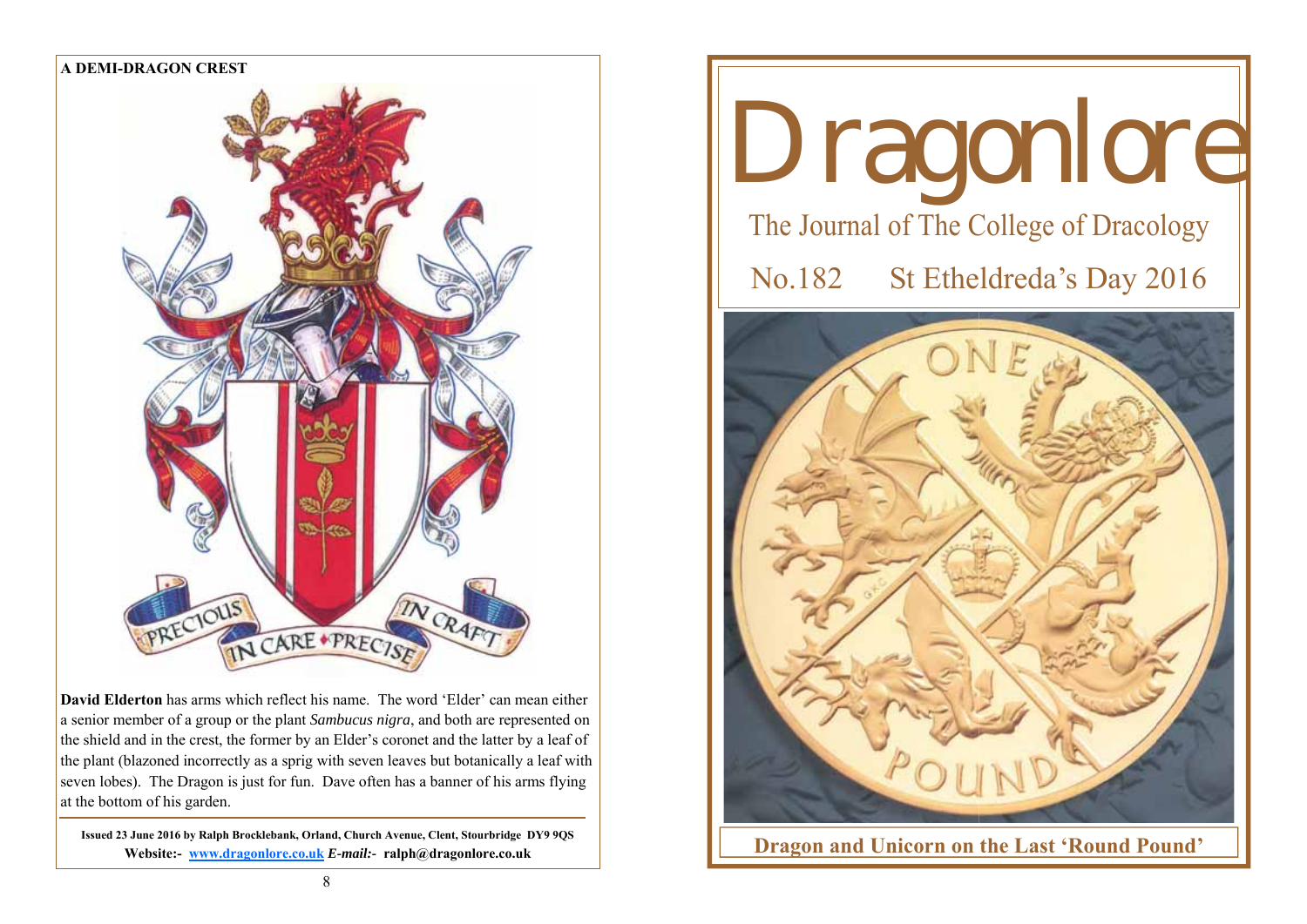

 **The College of Dracology for the Study of Fabulous Beasts** 



Etheldreda, daughter of a King of the East Angles, was the founder of the monastery at Ely and became its first abbess. She was highly regarded by contemporaries and much revered. She died in 679 AD and is celebrated on 23<sup>rd</sup> June, Midsummer Eve. So we said in No 74 just ten years ago, when we also mentioned that her name was originally Aethelthryth but was eventually shortened to Audrey, a name not uncommon to this day. And the monastery at Ely became the magnificent cathedral that dominates the fens around it. Her feast day this year has a special significance, being the occasion of the referendum which may determine our country's future course for good or for ill – or perhaps it will make no difference! It is, after all, just a 'tawdry' referendum and not a proper election.

The last 'Round Pound' whose reverse side is illustrated on the cover is being issued in a special brilliant uncirculated form for collectors and will not be put into general circulation. The design, by Gregory Cameron, Bishop of St Asaph in North Wales and a renowned heraldist and designer, includes the four beasts representing the four nations in the United Kingdom surrounding and protecting the Royal Crown. This is the twenty-fifth different design to be used on pound coins since they were first introduced in 1983, most of them more than once. We have had four different versions of the Royal Arms, two sets of plant badges, one set of heraldic beasts (though Northern Ireland had a Celtic Cross with a flax flower rather than their stag), a set of bridges and one lot showing the arms of the four capital cities, London, Edinburgh, Cardiff and Belfast (though I have never seen any of these). The round coin, which was becoming too frequently counterfeited, is to be replaced next year by a twelve-sided bimetallic coin with features hard to copy. Meanwhile some of us can enjoy the splendid rendering of the Dragon and the Unicorn together with the Lion and the Stag.



## BOOK REVIEW

**The Book of the Dragon** by Ciruelo (New York, 2000) is a product of fantasy. We have seen a few of the paintings of Dragons by Ciruelo Cabral from his calendars, but this book, apart from having a wide selection of his illustrations, of which a few are shown here, also has a text giving the supposed biology and natural history of Dragons, together with a vivid re-telling of many dragon legends, from Perseus, Jason and Cadmus through Melusine, Tarasque and Tristan down to Siegfried and Saint George. All he writes is fantastical, even the well-known legends are re-written with variations from the standard tales, and surprisingly all the Dragons are shown much the same, even when they are representing Ketos, Ladon, Fafnir or any of the others. One cannot, therefore, recommend it as a serious textbook on Dracology, but it is beautifully presented and good fun. One original little detail is his mention of a dragon parasite which he calls an *Ichneumon* and is said to wriggle under a Dragon's scales and nibble away at him until he reaches his heart and kills him.

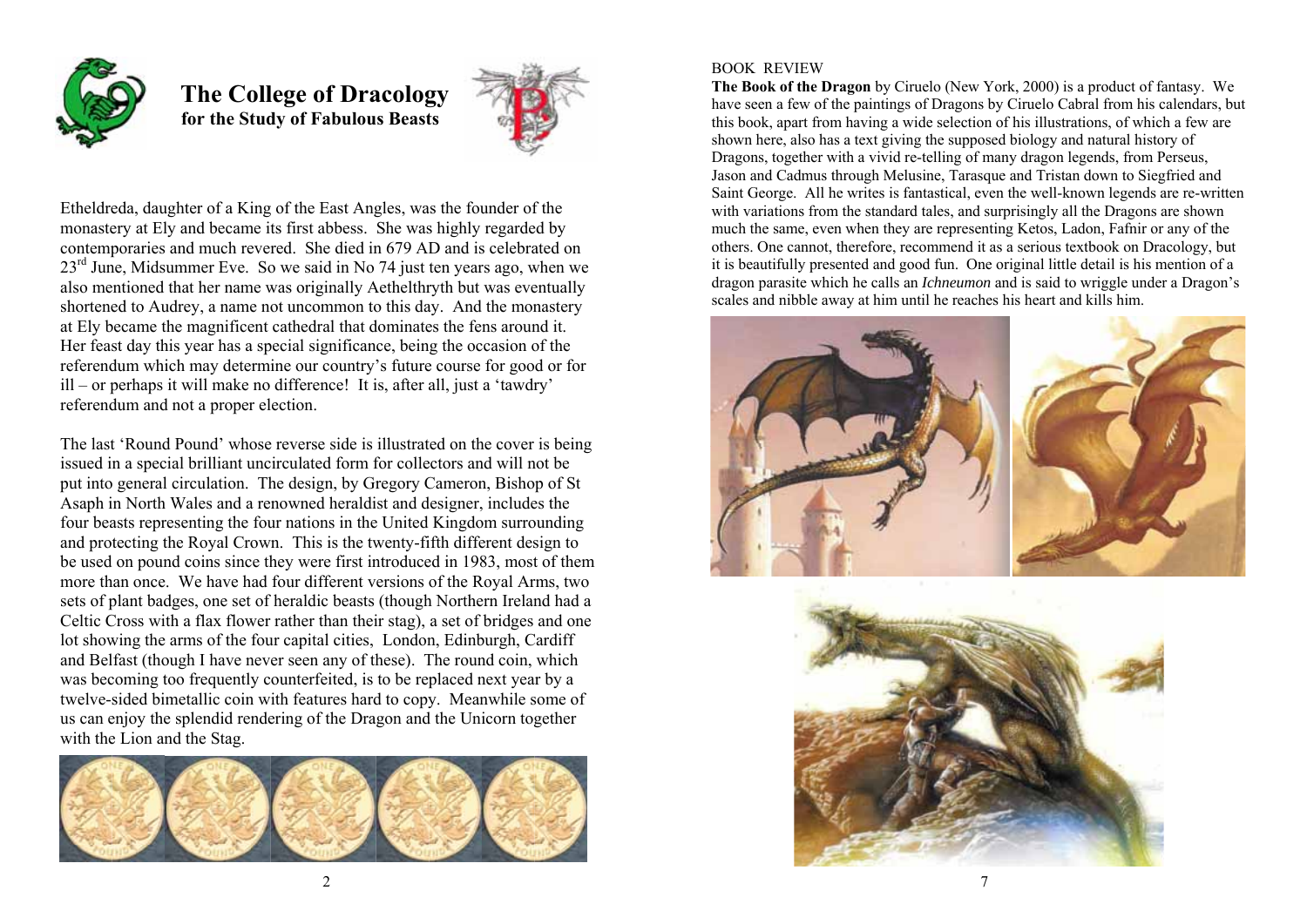## **WONDERFUL WINGED BEASTS**



**David Vaudrey** sent a group of photographs of stained glass windows in the Church of Saint Mildred, Whippingham, in the Isle of Wight from which we select just the two emblems of the Evangelists Saint Mark and Saint Luke, the winged lion and the winged bull (*above*). We have seen several examples of these before, but they are all different. While in the Isle of Wight, David visited the Union Inn in Cowes and noted that Fuller's Ales come from the Griffin Brewery with a suitable sign over the door (*below*).



## **A WONDERFUL WEATHERVANE**



**Steve Slater** saw this 16<sup>th</sup>-century weathervane on the Tudor Hunting Lodge at Newark Park in Gloucestershire and noted that the dents on its breast had been made by musket balls when it was used for target practice. Since it is now in the care of the National Trust we hope the local sharpshooters will find a more suitable target to practice on.

**VISITORS TO METZ BEWARE !** 



Suspended from the ceiling of the crypt in the Cathedral of Metz is this fearsome creature, which looks as if it might pounce at any time (*above*). **Cathie Constant** also sent this picture of the Hinky Punk on a carved wooden panel on a  $16<sup>th</sup>$ -century

bench end at Tawstock in Devon (*right*). This mythical and mischievous two-legged beast is said to waylay unwary travellers and lure them into swamps, and is related in folklore to other creatures such as Puck, Jack-o'-Lanthorn and Will-o'-the-Wisp. It may be the source of the expression "hanky panky."